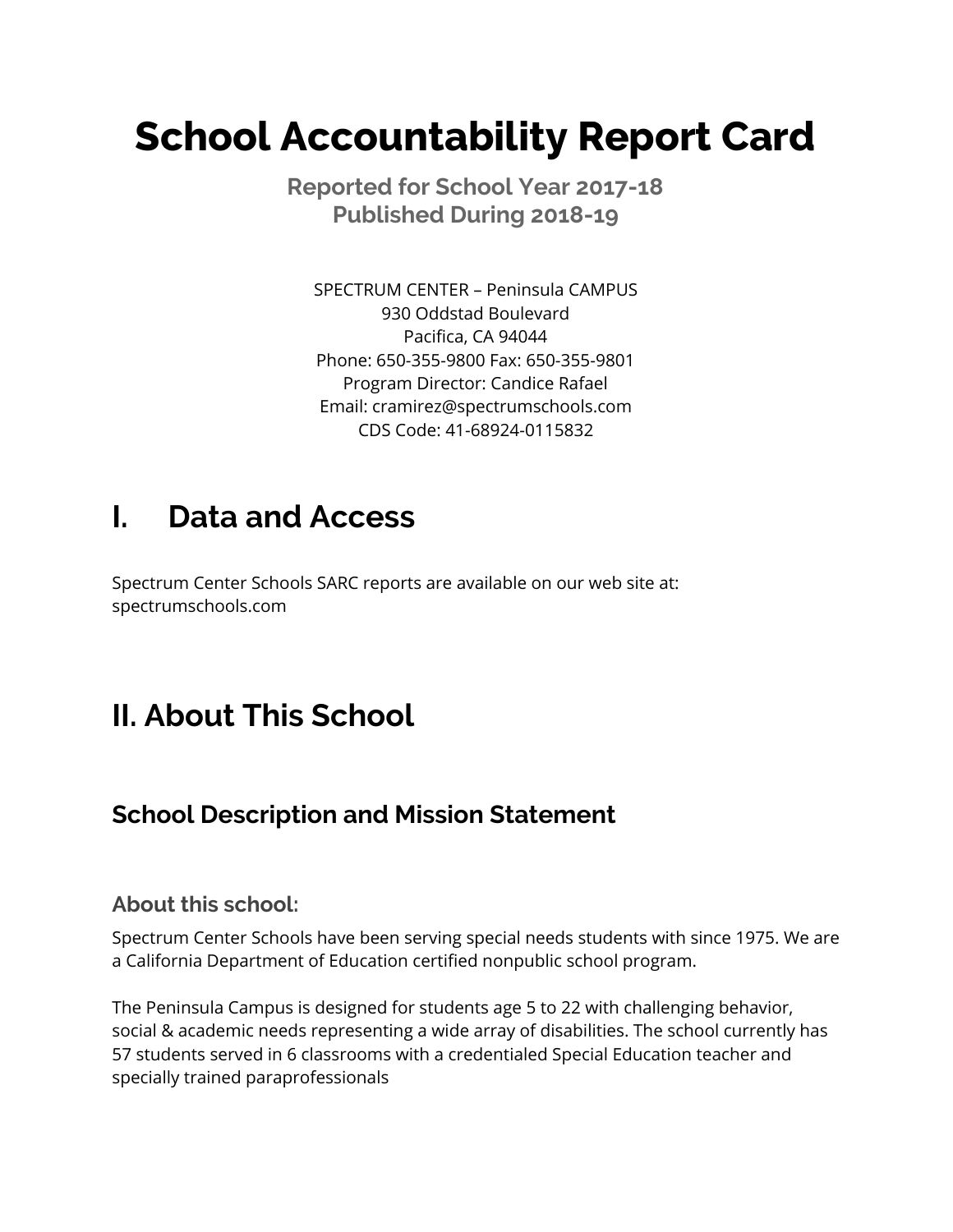The school provides a menu of education and related services in the areas of academics, independent living, community integration, recreation/leisure, and vocational training. Communication is addressed across all skill domains. Students also learn social interaction skills across all activities.

 Our behavior analytic, data-based approach evaluates curricular, environment, intra-personal and interpersonal variables in designing non-aversive behavior programs to teach pro-social behaviors. Some of our standard evidenced based practices include:

 Applied Behavioral Analysis Positive Behavior Intervention Plans Positive Behavioral Supports Curriculum and Instruction State Standards Implementation Computer Assisted Technology Discrete Trial Training Ongoing Progress Monitoring Curriculum Based Measurements Content based Assessments Functional Analysis Direct Instruction Standardized Assessments

 Data is collected on academic achievement and on each Individualized Educational Plan (IEP) goal weekly. The data is reviewed monthly to assess the student's progress. Lessons plans are revised as needed to assure student learning. A progress report and/or report card is completed for every students and is provided to both the parent and LEA quarterly per the IEP and master contract.

 Spectrum Center Schools monitor progress on targeted campus goals quarterly. An Internal Accountability Review is conducted annually.

#### **Mission Statement:**

 Our mission is to provide personalized, evidence-based educational services for non-traditional learners in collaboration with families and public-school districts.

### **Opportunities for Parental Involvement**

 Parents are involved in the student enrollment process, parent/teacher conferences, IEP development and approval.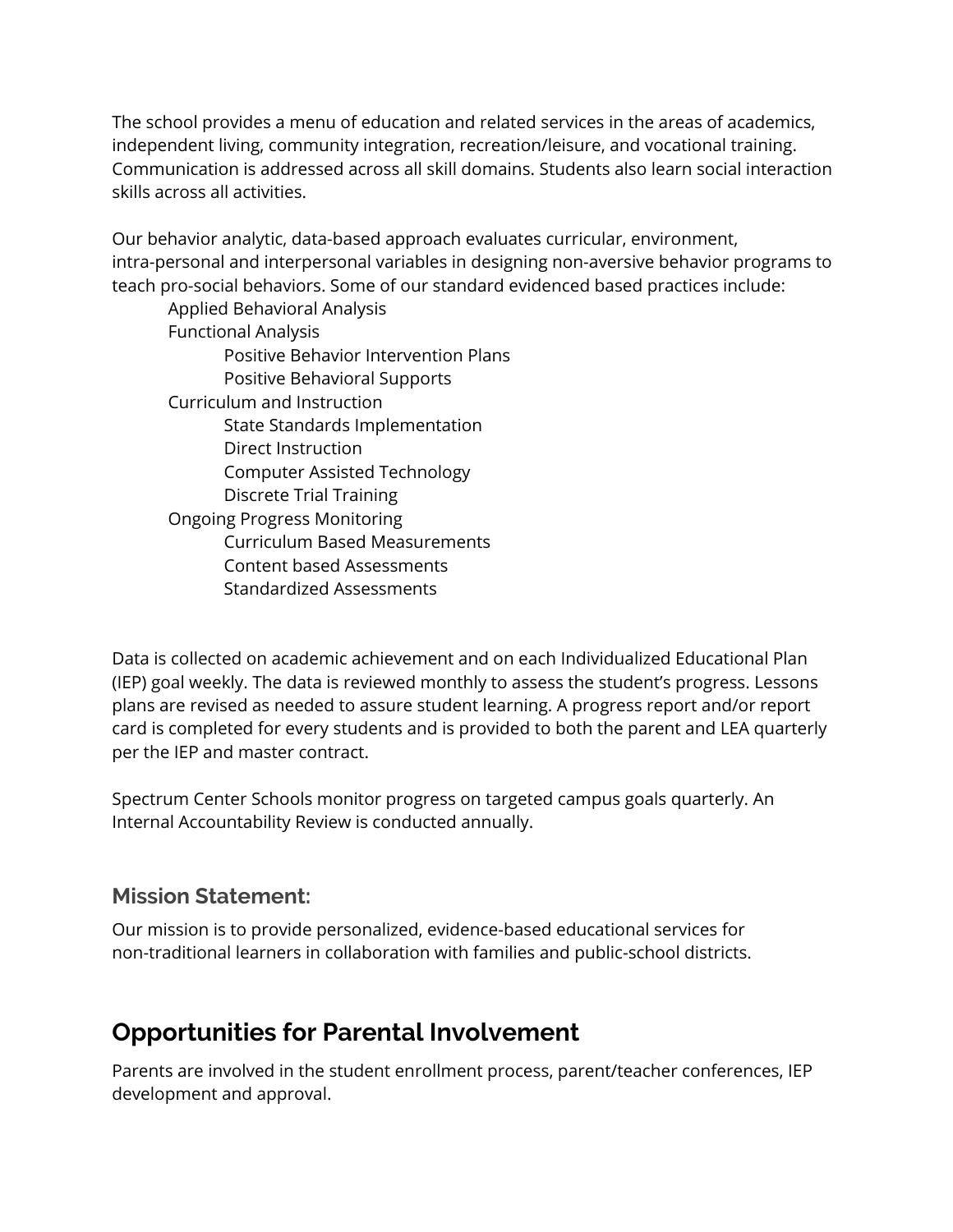Our school hosts five annual events every school year. The first of these events is open house and this occurs at the beginning of the year. Open house is an event at which parents can visit the school, tour the classroom, meet classroom staff, meet and interact with other parents, look over current work samples for their child, and receive verbal updates on how successfully their child is meeting their behavioral, social, and academic goals. We are holding our Second Annual Autism Awareness fundraiser in the month of April this year. The event features art and craft made by our students, and baked goods made by our staff. Parents/caregivers and districts are invited to participate in raising money towards the Walk Now for Autism Speaks event that is held annually. Spectrum, Peninsula, also holds an annual Thanksgiving banquet at which staff serves meals to students and parents. At our annual Christmas party, we also serve a meal, sing Christmas carols, deliver small gifts to the students, and have a talent show. Finally, we also hold an end of the year carnival that the students help us organize and run. We have carnival games and food that are available to both students and parents. During the Christmas party and the Carnival, we also celebrate the students that will be graduating from our program into adult day programs. They receive certificates of completion, and parents and districts are invited.

 Teachers make regular phone calls to parents to touch base and share how the child's week went as well as ask for parent input.

 When needed, Spectrum Center has provided trainings to help parents with challenges at home, such as ABA principles, video modeling for those with Autism, and many others.

### **Student Enrollment by Grade Level (School Year 2017-18)**

 This table displays the number of students enrolled in each grade level (determined by age) at the school.

 Grade Level: Kindergarten, Number of Students: 0. Ungraded Elementary: 0.

- Grade 1: 0. Grade 2: 1. Grade 3: 1.
- Grade 4: 2.
- Grade 5: 3.
- Grade 6: 2.
- Grade 7: 4.
- Grade 8: 4.
- Grade 9: 3.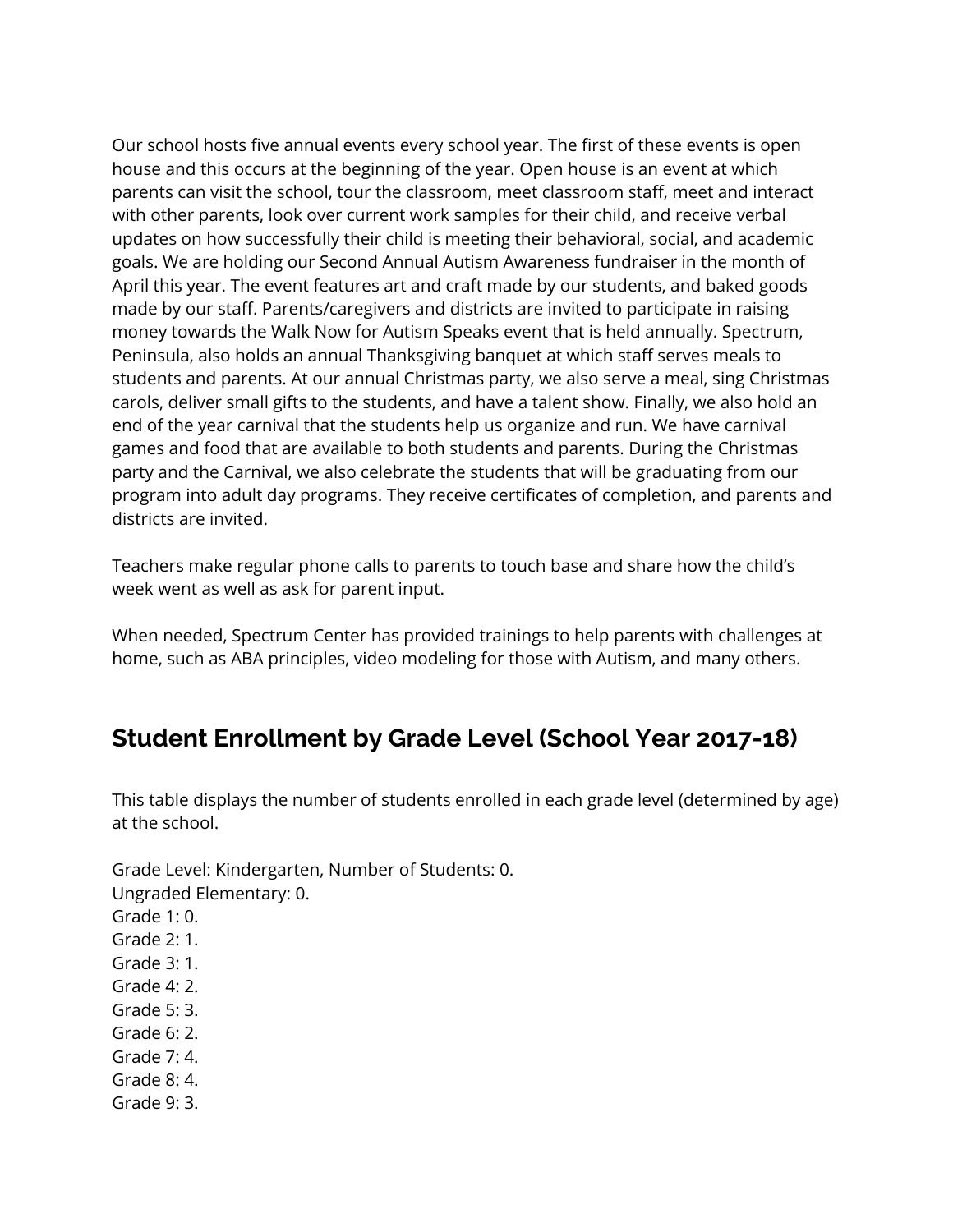Grade 10: 3. Grade 11: 7. Grade 12: 15. Ungraded HS: 0. Post-Secondary: 21. Total Enrollment: 66.

 This pie chart breaks down the diversity of student enrollment: American Indian/Alaskan Native: 2%, Black/African American: 15%, Native Hawaiian/Pacific Islander: 2%, Asian 30%, Hispanic/Latino: 30%, Other: 2%, White: 20%.

 This pie chart break down the Gender of student population: Female: 21%, Male: 79%.

 This pie chart breaks down the Placement (where the student resides) method of the LCI (Licensed Children's Institution): 18%, student population: Home: 82%.

#### **The CAASPP is the California Assessment of Student Performance and Progress (statewide testing to measure student progress).**

 This pie chart breaks down % of students who participated in each level of statewide CAASPP- Reading: 4%, CAASPP- Math: 4%, CAA-Math & Reading: 27%, Not Eligible (Prek-2nd & 12th-Adult): 59%. testing- CAASPP CAPA-Science: 7%,

 This pie chart breaks down student population by Primary Disability: AUT (Autism): 65%, ID (Intellectual Disability): 23%, MD (Multiple Disabilities): 2%,ED (Emotional Disturbance): 6%,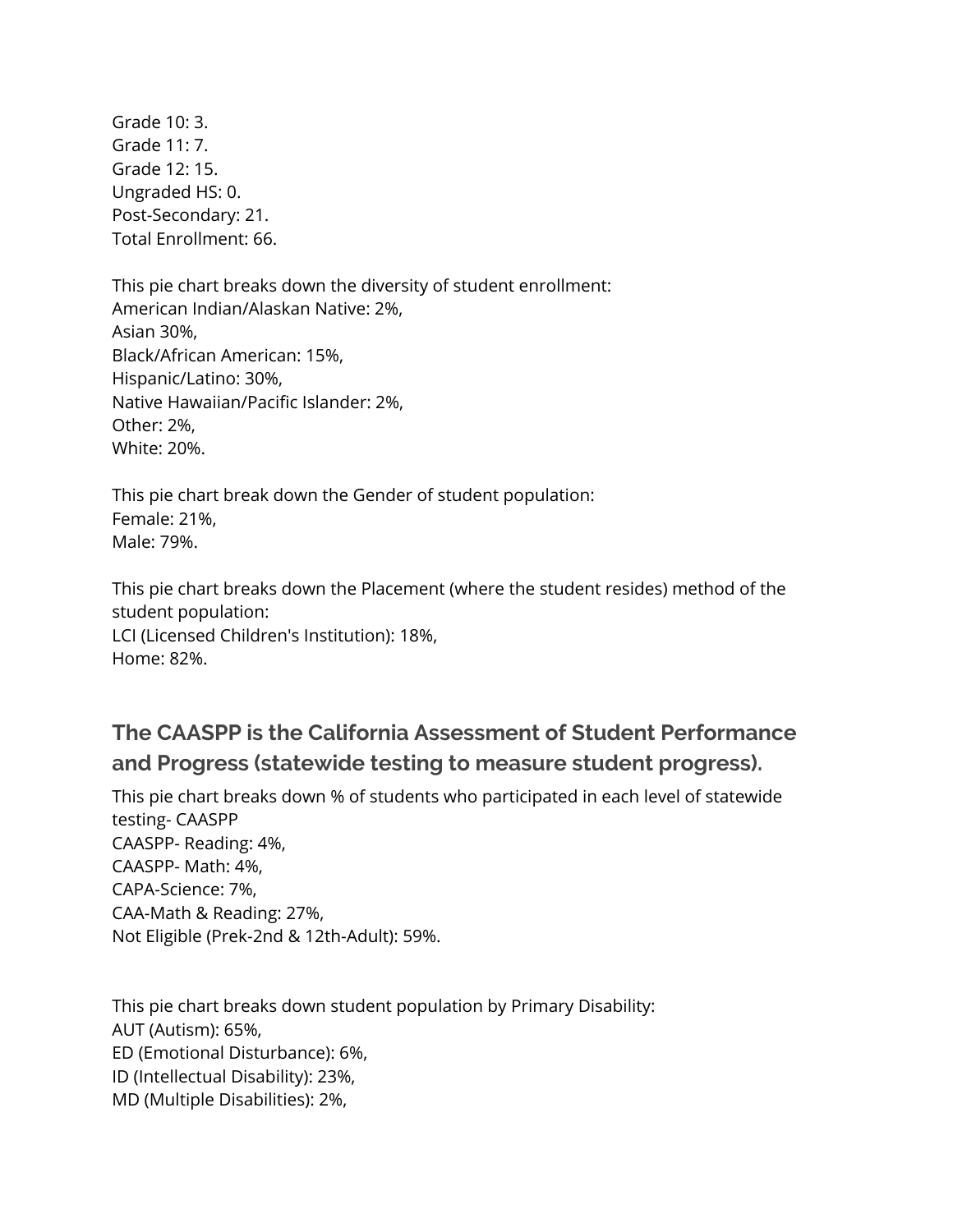OHI (Other Health Impairment): 3%, SLD (Specific Learning Disability): 2%.

### **Average Class**

 Our model is to provide small classroom sizes, due to this our classrooms can be anywhere from 8 to 12 students in a classroom. Students are in classrooms according to age and function level. In the 2017-18 school year, the Peninsula Campus served an average of 55 students in 6 classrooms.

## **III. School Climate**

#### **School Safety Plan (School Year 2017-18)**

 All staff receive required trainings including, but not limited to: 1st Aide/CPR, Hughes Bill, incident report writing, emergency preparedness, blood borne pathogens, student supervision, safety in the work place, sexual harassment, abuse reporting and universal precautions.

 The campus has a safety team which meets monthly. The safety team is responsible for monitoring monthly classroom safety and risk abatement checklist, maintaining adequate first aide and blood borne pathogen supplies and reviewing safety incidents as needed. Morning sweeps of the grounds are conducted to insure the campus is secure and free from dangerous debris.

 Emergency preparedness includes monthly fire drills, monthly earthquake drills, monthly OSHA building checks, an annual fire inspection and an annual disaster drill which includes earthquake preparedness, shelter in place, violent intruder protection and an annual exposure control plan.

#### **Suspensions and Expulsions**

This table demonstrates the rate of student suspsions and expulsions by year.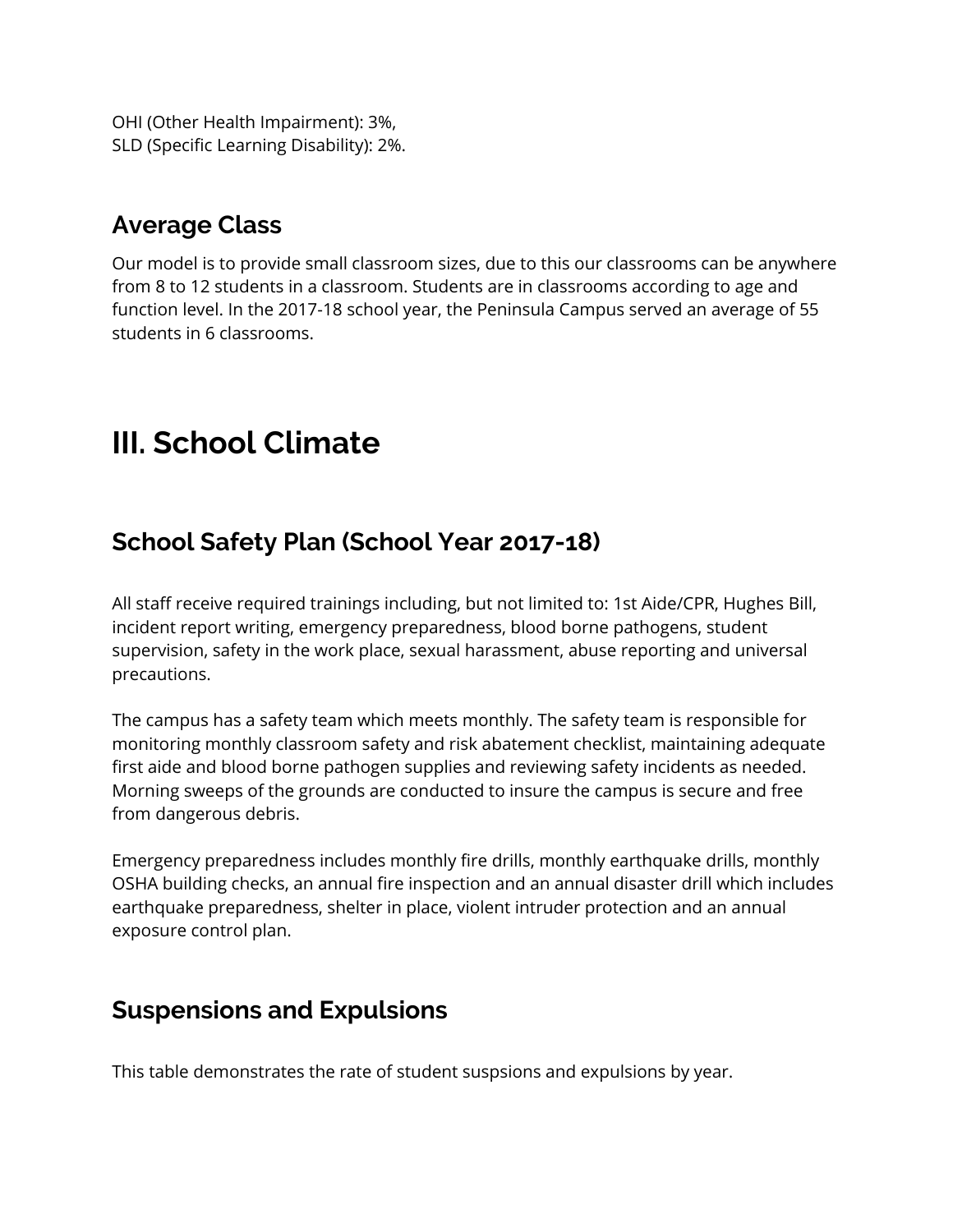Suspensions: 2015-16: 1, 2016-17: 1, 2017-18: 1. Expulsions: 2015-16: 1, 2016-17: 0, 2017-18: 0.

## **IV. School Facilities**

### **School Facility Conditions and Improvement Plan (School Year 2017-18)**

#### **School Buildings:**

 The Peninsula campus is located at 930 Oddstad, Pacifica CA. The school area of the building has 5 classrooms, a library/multipurpose room, a kitchen, and administrative offices.

#### **Maintenance and Repair:**

 The Administrative Coordinator is responsible for all campus repairs and coordinates with the Maintenance Specialist to ensure repairs are completed. We have a Five-Year Plan, which consists of improvements to the floor, resurfacing the playground and the acquisition of additional classroom space to facilitate continued student population growth. The head of the safety team coordinates with the Clinical Assistant and the Safety Team members to conduct morning safety sweeps to ensure the campus is free from dangerous debris.

#### **Cleaning Process and Schedule:**

 Our campus contracts a cleaning service company in order to ensure that all classrooms, offices, cafeteria, gym and restrooms are cleaned on a daily basis. We also contract with a cleaning service to have the tile floors waxed and the carpets steam cleaned once a year.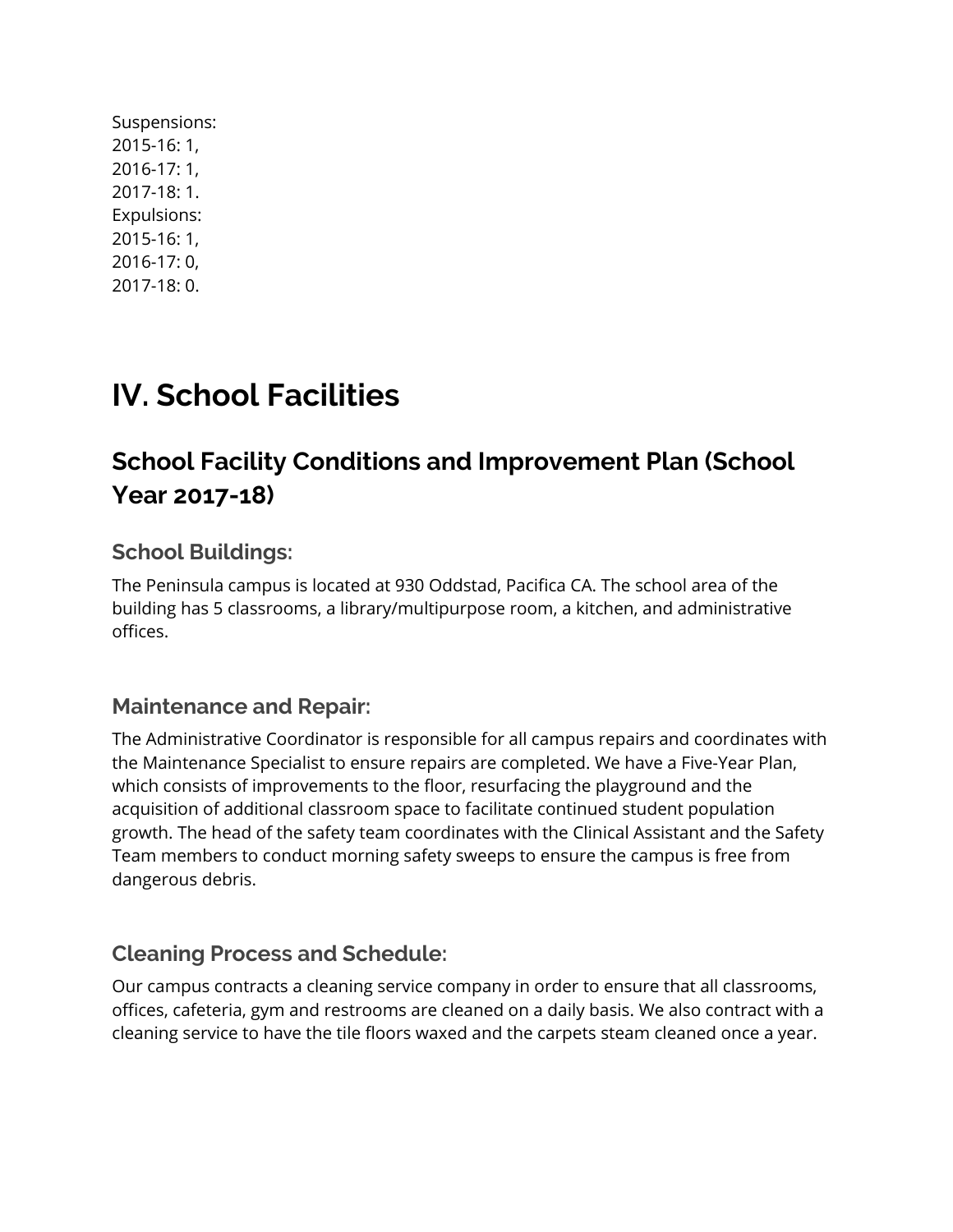#### **Modernizing or New School Construction Projects:**

 The campus recently installed new carpet in the administrative offices and the library/multi-purpose room.

 This table presents School Facility Good Repair Status for School Year 2018-19. From left to right, there are 3 columns: System Inspected, Repair Status, and Repair Needed and Action Taken or Planned. The Repair Status column includes for quality evaluation options: Exemplary, Good, Fair, and Poor. The below list goes through the rows of the table to identify the information in column 1, column 2, and then column 3.

- 1. Systems: Gas Leaks, Mechanical/HVAC, Sewer. Status: Good. Repair or Action: Blank.
- 2. Interior: Interior Surfaces. Fair. Chipped paint on walls; minor stains on carpets.
- 3. Cleanliness: Overall Cleanliness, Pest/Vermin Infestation. Good. Action: Blank.
- 4. Electrical: Electrical. Good. Action: Blank.
- 5. Safety: Fire Safety, Hazardous Materials. Good.
- 6. Structural: Structural Damage, Roofs. Fair. Perimeter side of building has chipped paint.
- 7. External: Playground/School Grounds, Windows/Doors/Gates/Fences. Good.
- 8. Overall: Fair.

## **V. Teachers**

### **Teacher Credentials**

 This table has 2 columns that represent Teacher by category and school year 2017- 2018. It represents the number of Teachers per credential level or permit level. Credentials. Column 1: Teachers. Column 2 is the number of teachers the school year. The rows name the Credentials and the number of Teachers with those Credentials.

- 1. Number of campus classrooms: 6.
- 2. Clear or Level 2: 3.
- 3. Preliminary or Level 1: 1.
- 4. Intern or District Intern: 1.
- 5. PIP/STSP: 1.
- 6. Waiver: blank.
- 7. TPSL (Teaching Permit for Statutory Leave): 3.
- 8. 30 Day Emergency Substitute Permit (Classroom Aides): 2.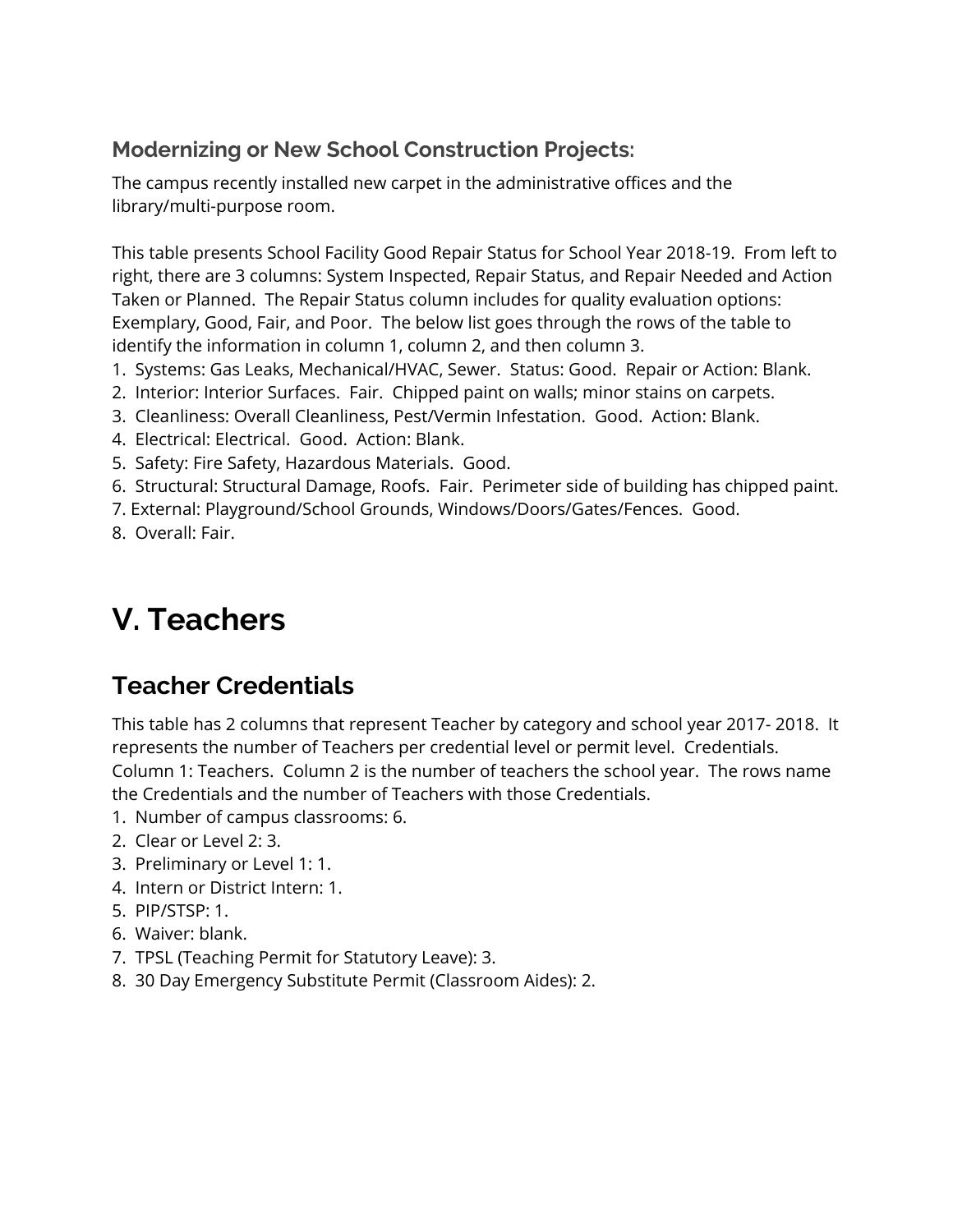## **VI. Support Staff**

#### **Other Support Staff (School Year 2017-18)**

 This table identifies the Title of Support Staff and the number of full time employees assigned to the school in that category. Senior Behavior Analyst: 1. Curriculum and Instruction Specialist: 1. Therapists: 1 (1 day/week). Speech/Language/Hearing Specialist: 1. Occupational Therapists: 1 (3 day/week). Adapted Physical Education: 1(sub). Transportation Support: 3 aides; 2 drivers. Behavioral/Instructional Classroom Aides: 24. Education Coordinator: 0.

## **VII. Curriculum and Instructional Materials**

### **Instructional Materials (School Year 2018-19)**

 Each student at CST and CMA level has a textbook which matches the SBE or the local LEA's adapted text books in each academic area at his/her grade level. In addition, Spectrum Center provides supplemental materials as appropriate to match the students' learning patterns.

 This table describes each Core Curriculum Area (Reading/Language Arts, Mathematics, Science, History-Social Science, Foreign Language, Health, Visual and Performing Arts) based on 3 categories of information:

 1. Quality, Currency, and Availability of Textbooks and Instructional Materials. \*Need to import the campus' Materials form: all Core Curriculum Areas are selected as needing to import the Materials form.

 2. Percent of Pupils Who Lack Their Own Assigned Textbooks and/or Instructional Materials: all Core Curriculum Areas are 0%.

3. Most Recent SBE or Local Governing Agency Approved Textbooks and Instructional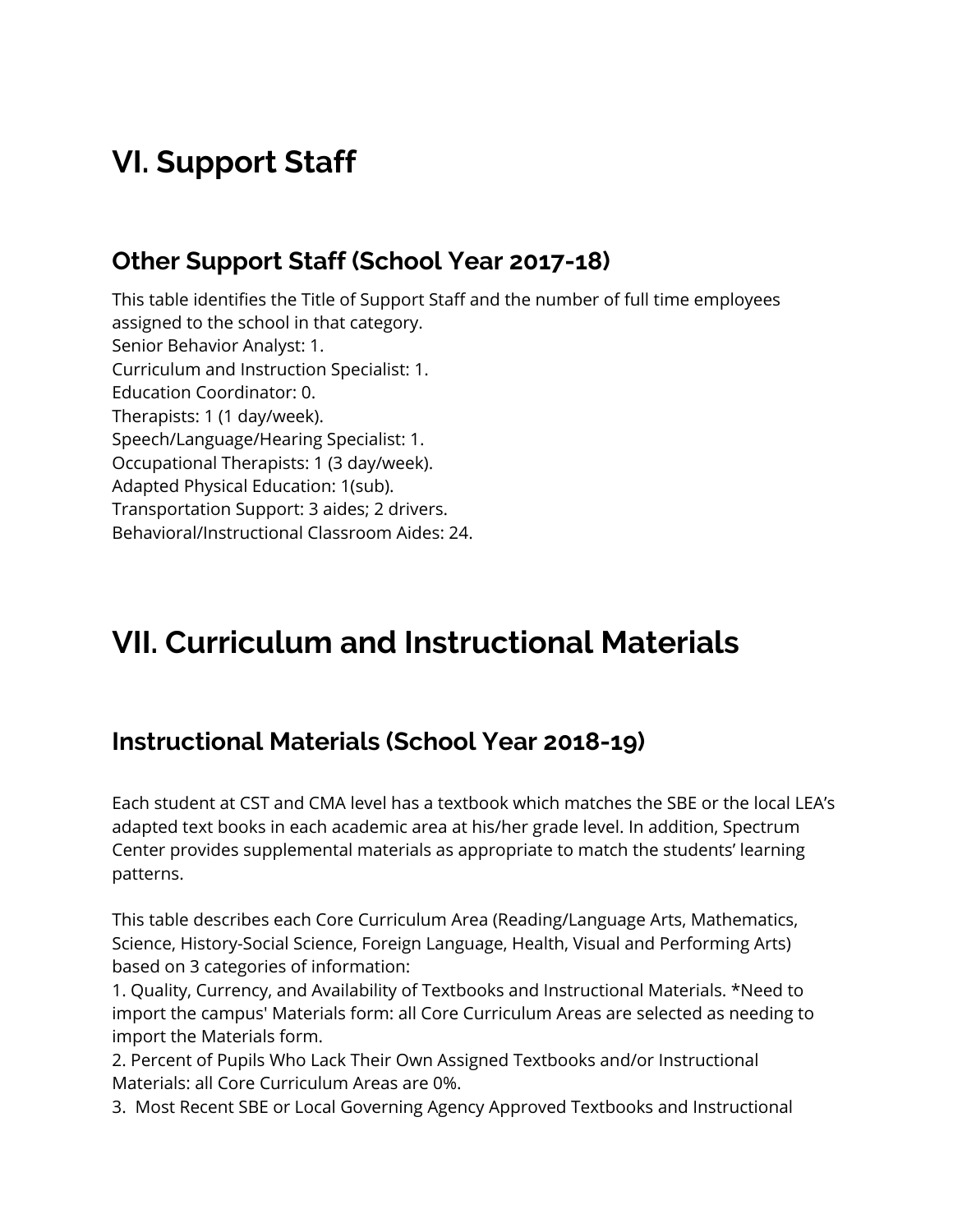Materials: all Core Curriculum Areas are marked as yes.

### **VIII. School Finances**

#### **Expenditures per Pupil (Fiscal Year 2017-18)**

This table lists:

- 1. Total Dollars: 2,667,505.
- 2. Dollars per student: 49, 939.
- 3. Average Teacher Salary: [69,437.80.](https://69,437.80)

#### **Types of Services Provided**

 Spectrum Center Schools work cooperatively with local school districts to develop a customized curriculum for each student based on the student's Individual Education Program (IEP), abilities, interests and goals. Spectrum Center Schools meet state education standards and are based on the principals of Applied Behavior Analysis (ABA). ABA is a discipline devoted to the understanding and improvement of human behavior. Spectrum's ABA curriculum includes specific strategies for preventing behaviors of concern, teaching alternative appropriate behavior, teaching self-control strategies, improving learning skills and responding to behaviors of concern in a safe and respectful manner.

 Spectrum Center Schools serve students with emotional disturbance or developmental disabilities who benefit from a consistent and structured program, with an emphasis on a successful transition to a less restrictive environment. The students receive individualized instruction in academic, social and behavioral skills, including independent living and vocational skills in a low student to instructor ratio.

 Spectrum Center Schools also serve students with autism, who receive a continuum of specialized education services in dedicated classrooms. Applied Behavior Analysis is the foundation of Spectrum's approach to teaching children with autism in an environment that is predictable, consistent, structured and positive. Spectrum's curriculum for students with autism in highly structured involves repeated presentation of instruction and focuses on communication, behavior, social and academic skills in a low student to instructor ratio.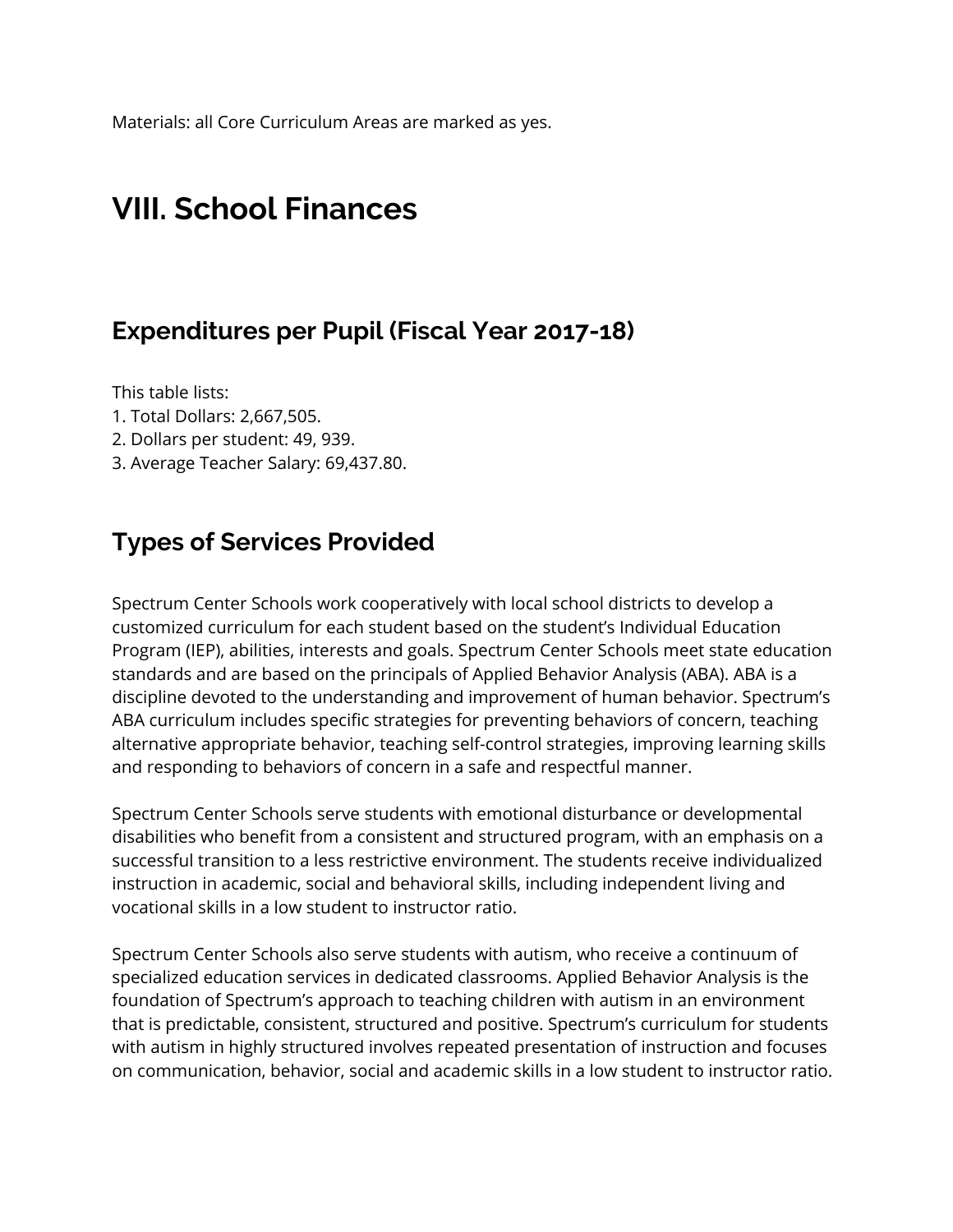Related services provided at by Spectrum Center per the student Individual Education Program includes counseling, Speech and Language Therapy, Occupational Therapy, Adapted Physical Education, Augmentative Communication, and Assistive Technology.

### **Teacher and Administrative Salaries (Fiscal Year 2017-18)**

 This table lists salaries for Categories of Teacher, then the Spectrum Schools Amount, and the State Average (ADA <1,500)

- 1. Beginning Teacher Salary, \$50,000, \$38,592.
- 2. Mid-Range Teacher Salary, \$67,700, \$55,764.
- 3. Highest Teacher Salary, \$85,400, \$72,219.
- 4. Average Teacher Salary, \$69,437, \$90,207.
- 5. Average Director Salary, \$92,015, \$116,768.

## **IX. Student Performance**

### **Standardized Testing and Reporting**

 Our goal is to help students earn required credits and acquire the necessary skills for success — now and in the future The Student Growth Percentile (SGP) reports student progress compared to millions of academic peers in general, and special education nationwide. The typical SGP score is at least 35 for math and reading.

 Spectrum Center students were on average five grade levels behind in reading and math at time of entry.

 This bar graph represents Student Growth Percentile (SGP). Peninsula has 34.20 Math SGP and 55.60 Reading SGP.

#### **Other Student Outcome Data**

 Spectrum Center ensures students make progress on their Individualized Education Program (IEP) goals. The graph below shows the percentage of IEP goal progress for students in each of our learning environments.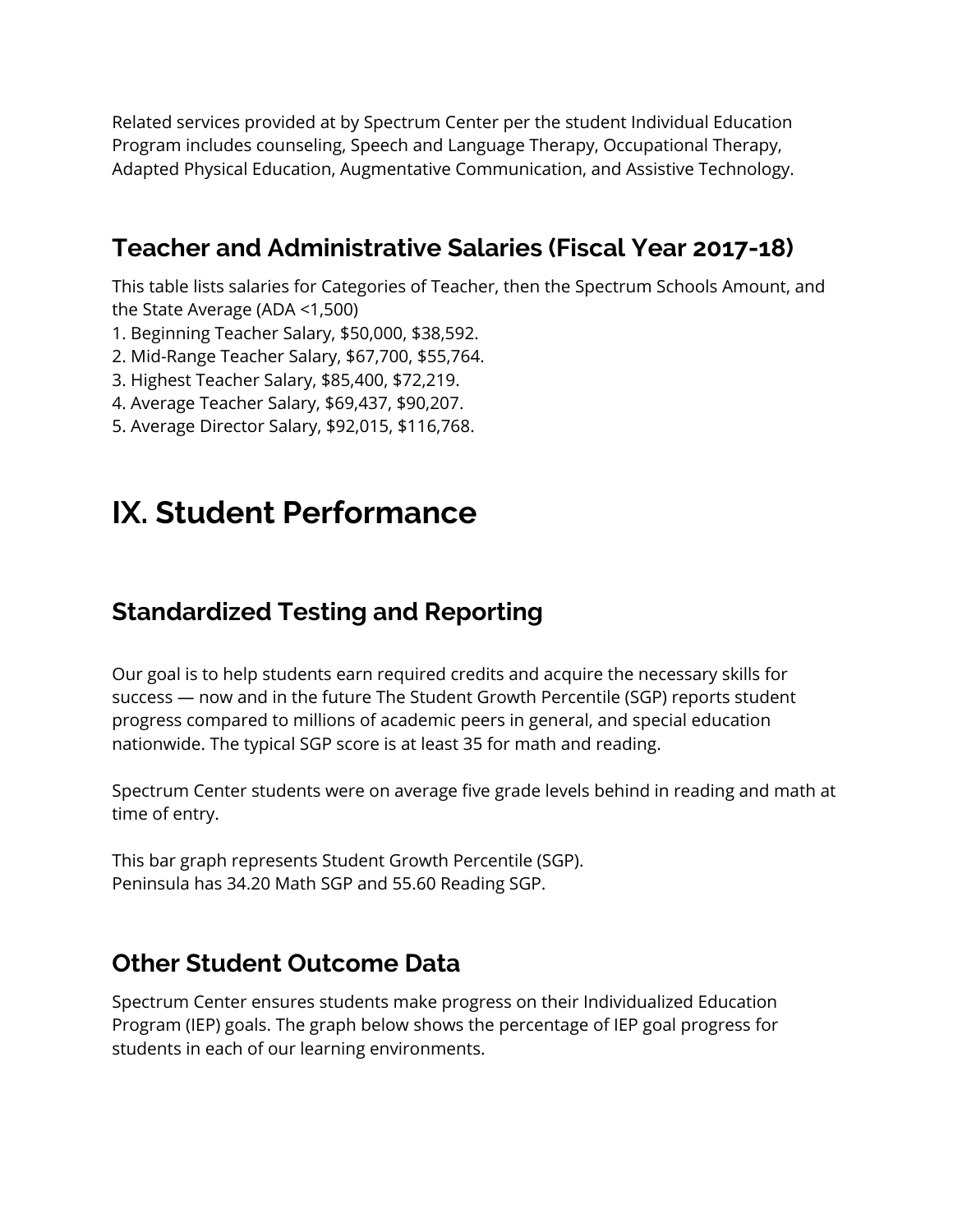#### **IEP goals**

 Transition Goals: 88.4%. Social Emotional Goals: 94%. Replacement Behavior Goals: 86.3%. ALS Goals: 86.4% Academic Goals: 91.8%.

## **X. Accountability**

### **California Department of Education Certification (CDE)**

The Spectrum Center Schools are all certified by the California Department of Education.

### **Schools Commission of the Western Association of Schools and Colleges Accreditation (WASC)**

 The Spectrum Center Schools are all fully accredited by the Schools Commission of the Schools and Colleges. Western Association of

### **Academic Performance Index (API)**

The API is not applicable to Non Public Schools.

## **XI. Postsecondary Preparation**

#### **Workability I Program**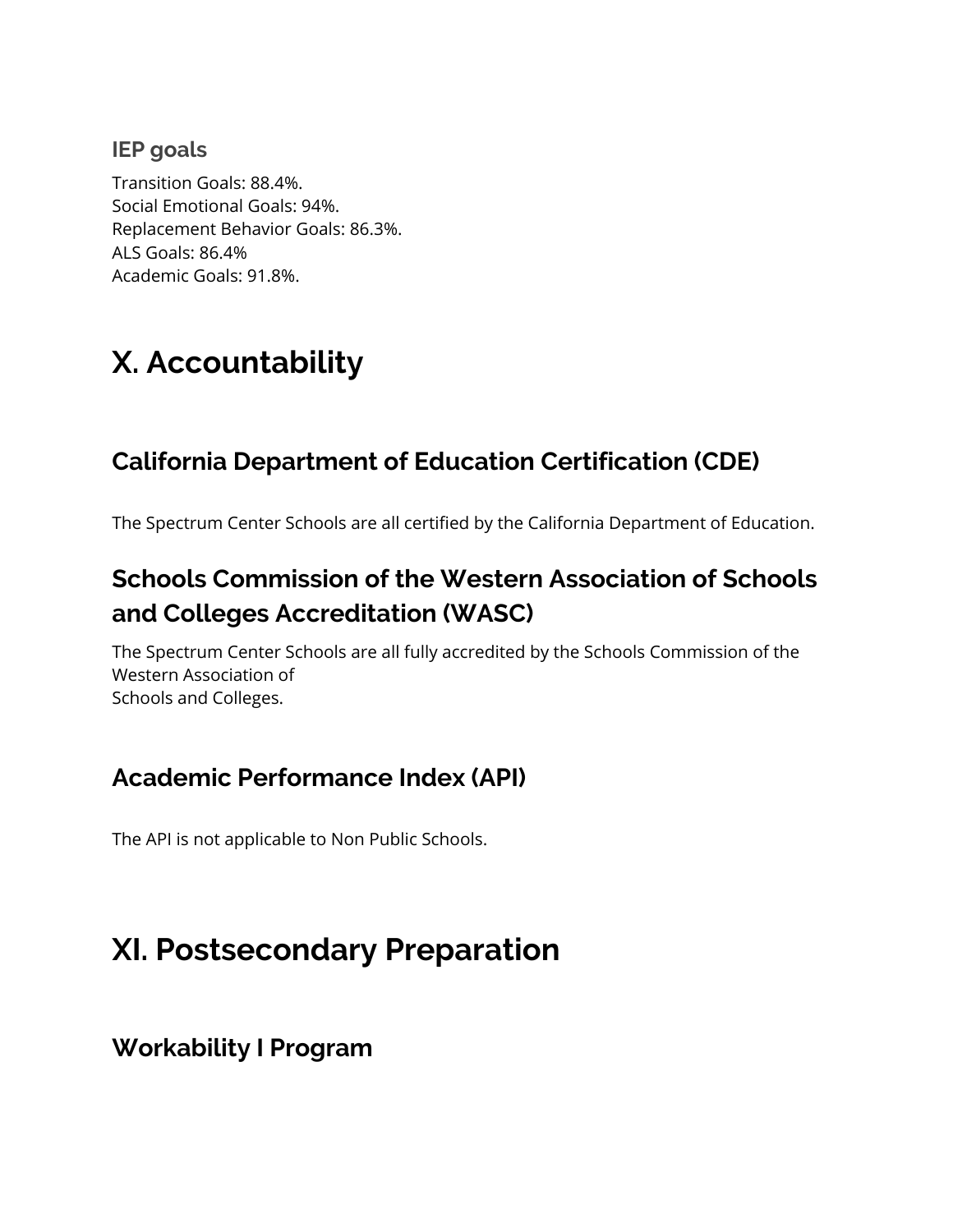Spectrum Center is a state-approved WorkAbility I Program (WAI) site. WorkAbility I is a California transition program and is funded and administered by the Special Education Division of the California Department of Education. The WorkAbility I Program provides resources for transition services with a primary focus on comprehensive pre-employment, work site training, and employment, along with follow-up services for youth in special education.

 Spectrum's WAI program goal is to provide students with the skills necessary to maximize the level of independence and productivity in their lives, assisting them into a quality adult life.

 The State WAI model requires service delivery, data collection, documentation, and reporting in line with WAI's Array of Services. The WAI Array includes, but is not limited to, career awareness and exploration, career counseling, vocational assessments, pre-employment activities that promote employment readiness, job search skills, and job retention, work training, and follow-up services. Spectrum's WAI Program strives to include as many elements of these services as "best practices", based on individual student's skills, abilities, and interests.

 Spectrum's WAI program offers pre-vocational / vocational training, and pre-employment and career planning services for students 14-22 aligned as much as possible with each student's Individual Education Plans (IEP). As mandated in the IDEA 2004, and by the age of 16, transition planning, post-secondary goals, and individualized transition services will be addressed simultaneously with the development of the student's annual IEP goals. The Individual Transition Plan (ITP) is based on age-appropriate transition assessments. Measurable post-secondary goals are developed based on students' individual long-term objectives, interests, and preferences, and may include paid work training and other employment-related services. The development and practice of independent living skills are also a part of the long-term goals.

 Pre-vocational and vocational training prepares students for future WAI subsidized or direct hire work training and employment opportunities, and includes, but is not limited to, pre-vocational/vocational tasks, mobility training,

 self-care, training in tolerance with time on task, work maturity standards and values, and the development of effective communication skills. The program features a strong community-based component. Research has

 shown that it is most productive for our students to learn skills in the natural environment where they will be later

 expected to demonstrate the skills. In this way, generalization is enhanced and independence maximized.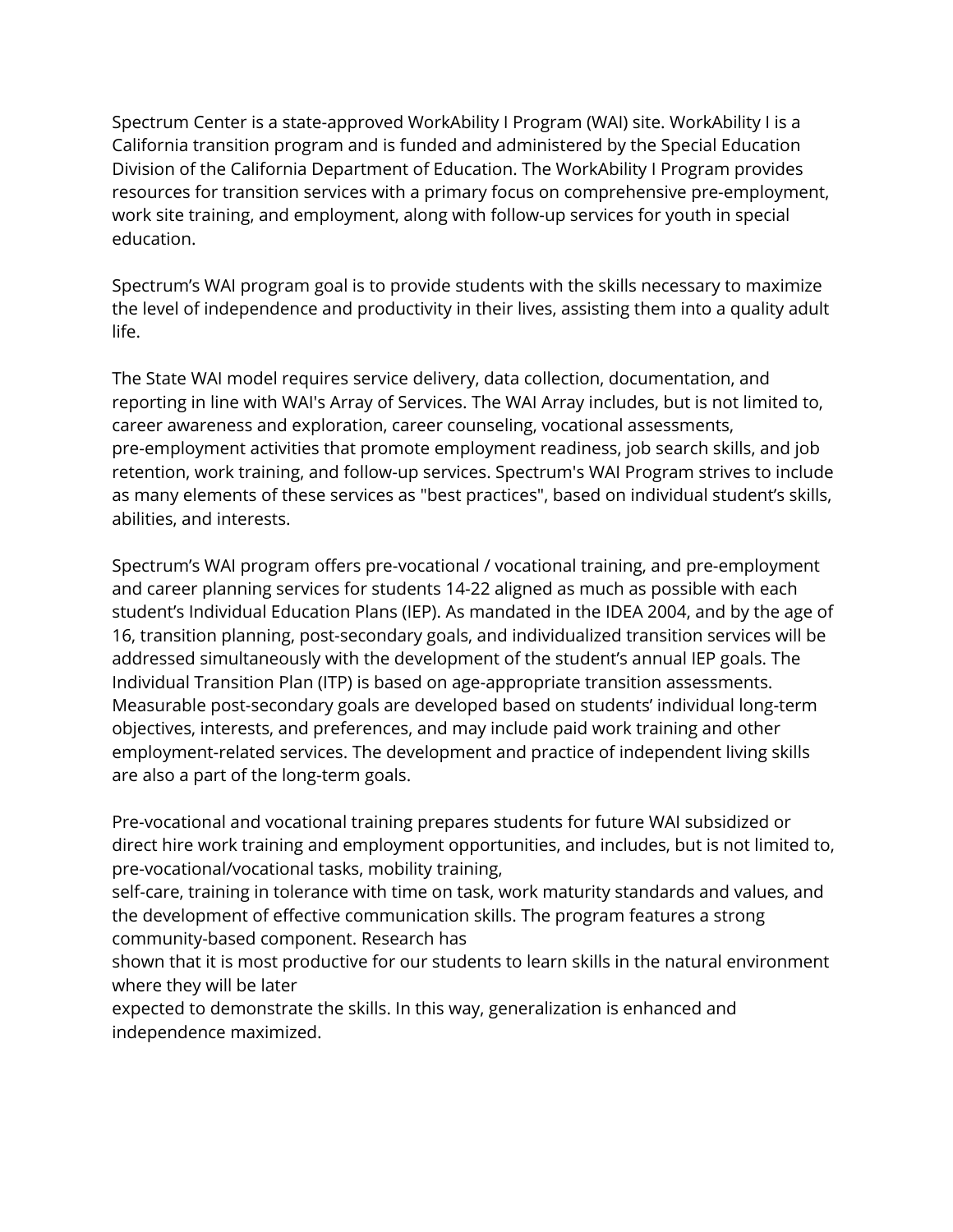### **Workability I Program**

 This bar graph represents the Workability 1 Program. Students eligible for Program through IEP are ages 14-22. Through ITP, the ages are 16-22. Eligibility is based on age and IEP and ITP.

 2016-17 school year students eligible for Program: 36. 2016-17 school year students placed in a job by Program: 5. 2017-18 school year students eligible for Program: 43. 2017-18 school year students placed in a job by Program: 6. For the: 2016-17 school year students serviced by Program: 36. 2017-18 school year students serviced by Program: 43.

### **Completion of High School Graduation Requirements**

 Data is not shown when the number of students with data is ten or less to protect student privacy.

## **XII. Instructional Planning and Scheduling**

 Spectrum Center Schools provide continual training as well as dedicated staff training days. The Spectrum, Daly City site had two full days of teacher specific training before the students start in the fall. In addition, all staff are required to attend three days of training before the students start in September, one additional day of training in the Fall, and one additional day of training in the Spring.

### **Teacher Training**

 Sample Teacher Trainings: Improving Student outcomes through Data-based Decisions Graphing & Data AnalysisTeaching Plans Data Systems